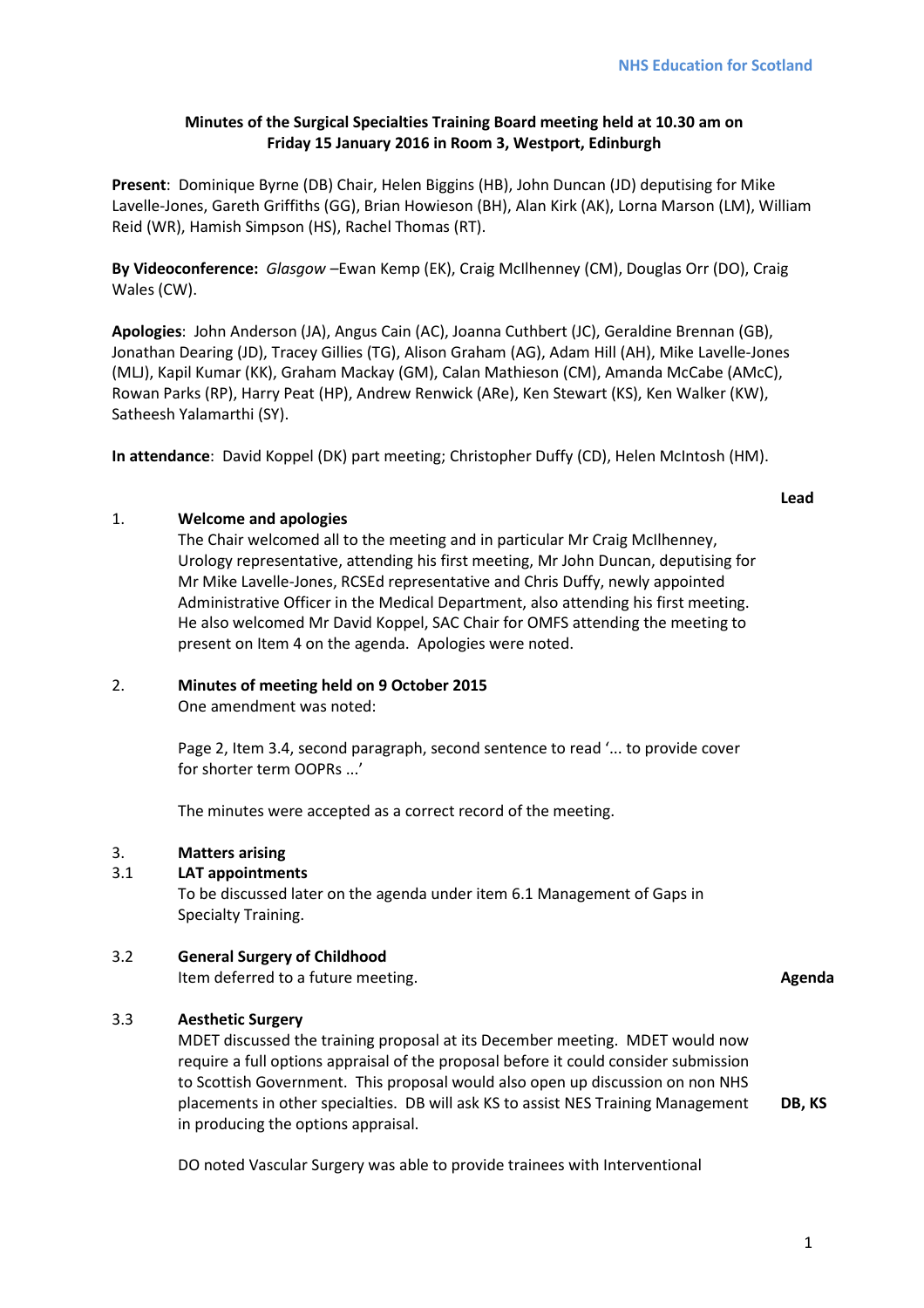Radiology experience within units with time ringfenced to ensure this was made available. DK said the English College was reviewing credentialing in Aesthetic Surgery at the request of HEE as well as TIG Fellowships so there were other routes and as the GMC regarded all experience as part of CCT all was recorded in the logbook. However WR stressed the requirement to declare workplaces for the purposes of revalidation and hence proper governance of all sites was necessary.

BH noted the political dimension as trainees were funded by the public sector; DB said this was not the primary business of the STB; its role was to deliver all aspects of training as best as it can.

#### 3.4 **General Surgery Curriculum**

JA has undertaken to map this to service requirements; item deferred. **Agenda**

#### 3.5 **AMTFs in Otolaryngology**

It was clear the specialty was keen to retain these. At present 2 NTN salaries were used however these will either have to revert to NTN posts or not required they should be discontinued. For the moment it was agreed to continue AMTF posts and to request continued funding for one further year from MDET. **DB/WR** 

#### 4. **OMFS proposal to redesign training**

Mr David Koppel presented his proposal to the STB. The current model presented challenges in terms of the requirement to obtain dual degrees and the consequent impact on an individual's pension. There have been 2 reviews of training – one by PMETB and one by the GMC as part of its small specialties review – and both recommended considering ways of shortening training time. His proposal was to incorporate the second degree within the training programme – currently student selective components were offered and he was keen to formalise this. Entry at second degree would be offered as part of runthrough and made available to medics who wanted to train in dentistry. He proposed running a pilot in Scotland (the University of Glasgow was supportive although has not formally agreed) to incorporate a second degree. Competencies would be signed off via ISCP. The proposal has been discussed with GMC and a formal response was expected in April. This would require additional 3 years of training funding however in reality this would only require one to two years additional funding from NES. It was planned to begin the programme in September 2017.

WR welcomed the proposal and noted: Medical Schools Council discussion on the legal requirement for time spent on medical degrees; if they were seeking to shorten training time he suggested removing the interface year although DK confirmed this was only undertaken by top level trainees.

GG felt this was an imaginative approach however he highlighted: dual qualification was a requirement and not negotiable and also he was concerned they would produce people who were dental/medical light and could lose people to another medical specialty. DK considered this was not an issue and shortened courses should not result in lack of knowledge and skills. Entry to the pilot would be competitive and they would select the best candidates; it was also possible they could attract people from other specialties eg Plastic Surgery/T & O. He stressed the standard of training would not be lower and at present there was much competition for dentists who wanted to enter Medicine and this was currently the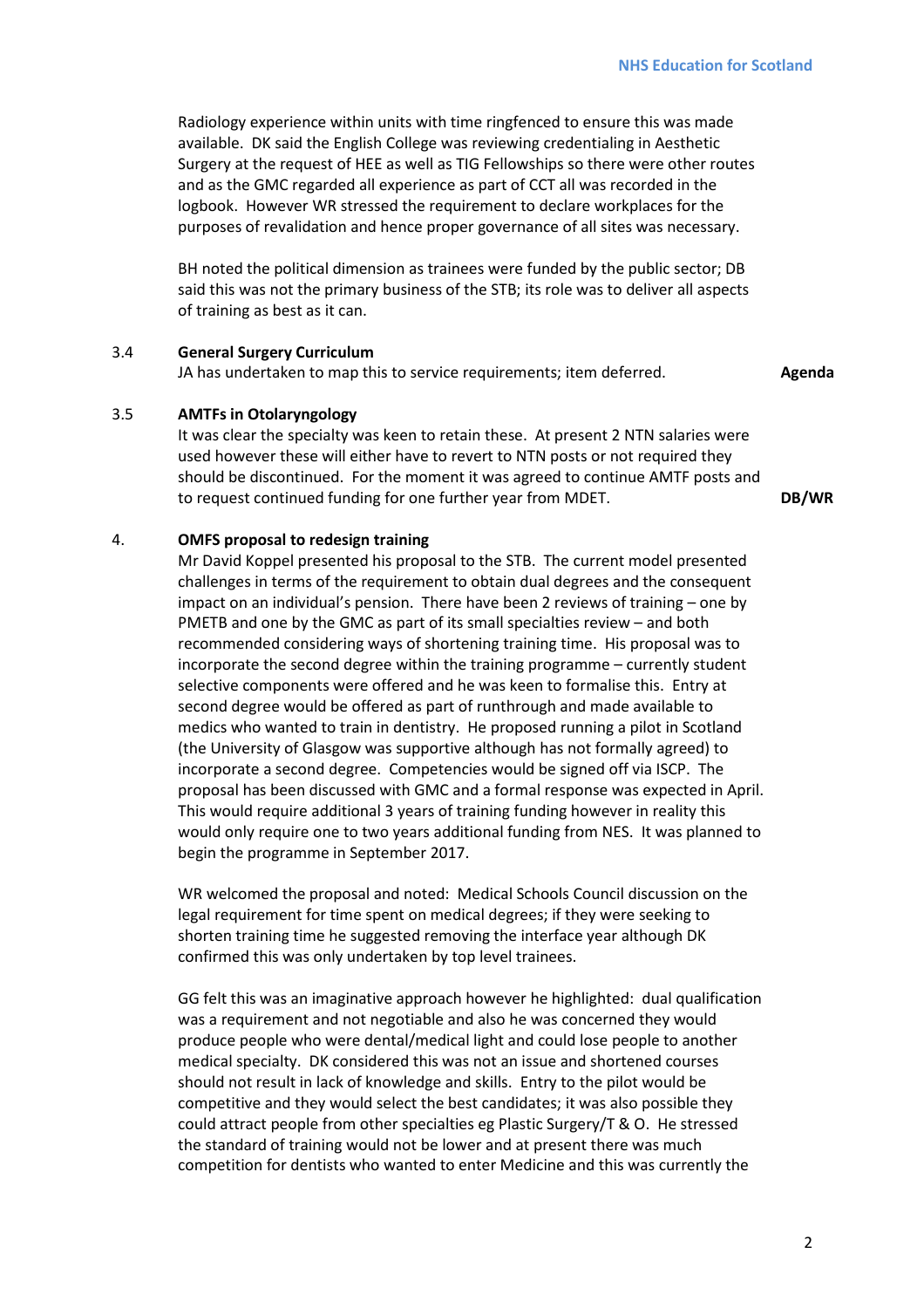limiting step.

CW said that recruitment of trainees and consultants into the specialty was beginning to become an issue which had to be addressed. They have also had empty ST slots – local trainees tended to stay but they struggled to attract people from outwith Scotland. He agreed there was no real difference between those who have followed shortened degrees although there was a difference in surgical skills.

DK said the 3 year shortened Medical course was not currently funded so funding would be required however one year could be recouped (currently spent in student selected components) and via downtime in the Medical course. Overall the net cost would be for one or two years extra funding. Those training would participate in on call programme delivery and therefore provide service while in training. While he agreed it was reasonable to charge fees for one degree only this would not shorten training.

In summary, DK was seeking support from the STB for the training model. WR restated that there could be legal/funding problems which would have to be resolved before progressing. GG felt the GMC and GDC would be central to this; BH felt it was essential the pilot was evaluated; RT felt the proposal would be attractive to trainees.

DK will seek confirmation from the University of Glasgow that it was happy to support the pilot and from GMC that it approved the proposal; once received the proposal will be taken to MDET.

**DK** 

#### 5. **Scotland Deanery**

#### 5.1 **Newsletter**

The October newsletter was circulated for information. It highlighted QM/QI process and the output of the 2015 NTS. It also featured the Scottish Medical Education Conference on 5-6 May in the EICC. Abstracts were invited and the STB was asked to encourage colleagues and trainees to consider submissions by the 14 March closing date.

#### 5.2 **Quality management process**

A late paper reporting the STB's QM highlights was tabled and the STB noted:

- Neurosurgery at QEUH this was a triggered visit from red flags generated by patient safety and bullying concerns. GGC has conducted a lengthy investigation and while the visit highlighted significant improvements issues remained in one team.
- Urology at QEUH the issue was that of workload and this should be addressed soon.
- Vascular Surgery at RIE this was a GMC led visit under Enhanced Monitoring. The situation has marginally improved and another visit was arranged for March/April which NES may lead with GMC support. After that time they will consider putting senior trainees back into programme.
- General Surgery at ARI the final report was due today. There has been considerable improvement in most aspects with good trainee involvement and engagement and although work remained to be done there has been good progress. JD agreed there has been significant change in that unit led by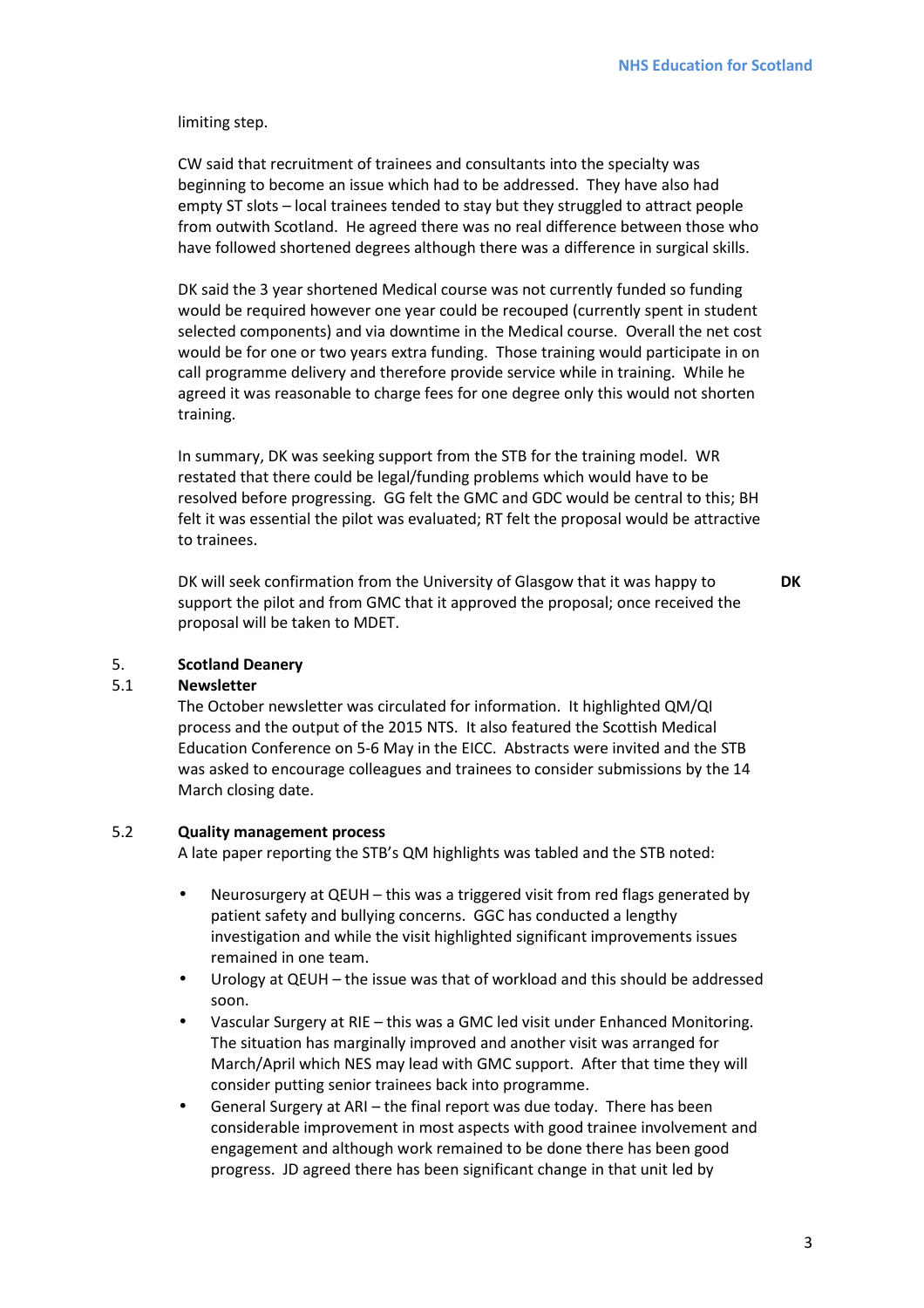**LM** 

certain individuals and this was to be applauded. It will take time to turn the unit round completely but they will work to support this.

#### 5.3 **OOP guidance**

DB confirmed guidance was now available in the Gold Guide and information on the process available on the SMT website. Approval has to be given by the PG Dean in the region where a trainee was seeking to take time out. Applications should be made 6 months in advance and all approved or otherwise 3 months before the OOP date. For some specific types of OOP (OOPT), individuals were required to pass the exam before applying. LM noted she has written additional OOP guidance and it was agreed she will circulate this to Associate Deans.

WR confirmed that trainees were not usually approved for OOP in their final year as this made it difficult to fulfil the Responsible Officer role although they were sympathetic to Surgery trainees going OOP then; all must be back in programme for the last 2-3 months of training. There was also an order of preference for Fellowship opportunities eg Wellcome Trust and Fellowships were now largely post CCT. A strong case for OOP experience had to be made and would not be recognised retrospectively.

## 6. **Recruitment**

#### 6.1 **Management of Gaps in Specialty Training**

Backfill for OOPR was highlighted – this will not increase the establishment. It was acknowledged this was easier for bigger programmes and smaller programmes would need forward planning to match places with returners. A special case would have to be made for any extra salary. The CCT cut off date for 2016 has been amended to 6 August; this change created one more post in Surgery.

In terms of LTFT expansion there were 8 extra NTNs in Surgery last year and none this year. This was subject to annual review.

#### 6.2 **LAT appointments – HEE letter**

The letter confirmed that LAT posts will be withdrawn in England from August 2016. WR noted that NES at present did not plan to do likewise and stressed the need for good LAT post experience.

#### 6.3 **2016 updates from specialties**

- *Trauma & Orthopaedics:* 152 applications were received for 18 posts; 50 candidates will be interviewed on 11 and 12 February in Glasgow. They will recruit to 2 ST3 posts in the West in March plus one LAT post.
- *Cardiothoracics:* interviews will take place in Southampton on 1-2 February over 100 applications have been received – there were no posts in Scotland.
- *Urology:* Interviews will take place on 28-29 April in Humber; there was one NTN and one LAT post in West of Scotland.
- *Vascular Surgery*: there were 2 posts with General Surgery to be recruited in March/April; one trainee was going OOPR and it was planned to backfill this with a third appointment.
- *Ophthalmology*:interviews will take place on 6-7 February; one OOPR request has been made.
- *OMFS*: interviews will take place next month in Bristol. They failed to appoint in the last round and hoped to appoint to 2 in this latest round at ST3.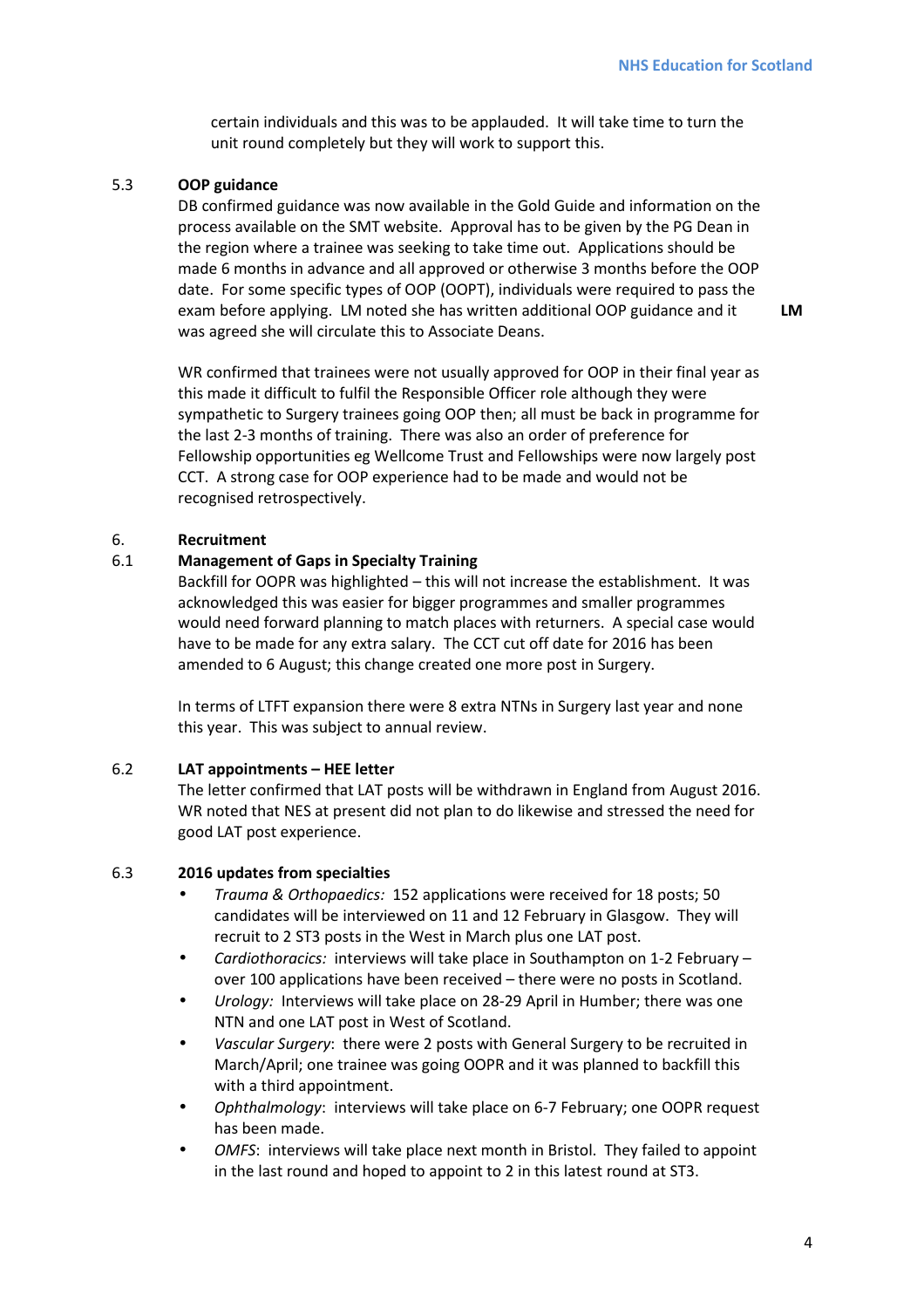## 7. **Sustaining Medical Workforce**

## 7.1 **Letter from Shirley Rogers**

## 7.2 **IMTF applications**

## 7.3 **IMTF applications from Surgical Specialties**

The STB noted the potential impact of having more than one IMTF on rota at any one time while agreeing this was dependent on individual experience and the length of time taken to process paperwork. The STB also noted the enormous benefits derived.

- *Trauma & Orthopaedics*: 2 posts were discussed supported by STB.
- *General Surgery*: 3 posts were discussed. JA had sent comments to DB regarding trainees complaint that there were too many senior trainees; however if addressed he would support – provisional support from STB.
- Plastic Surgery supported by STB.
- Urology  $-2$  separate posts were discussed. Noted the Fife consultant has recently been appointed to a post in Edinburgh which may alter the construct of the Fellowship. CM confirmed extra capacity was available and he would propose instead the academic component was amended. With this proviso the STB supported the application.

## 8. **Updates**

## 8.1 **Service**

AK reported some concerns around access to Form 4 in SOAR; WR confirmed only authorised people should have access.

## 8.2 **Specialties**

- *Cardiothoracics* a new TPD has been appointed. Representation on the STB will be discussed and confirmed with DB and HM. **TPD**
- *Urology* national training days have been proposed: CM will keep the STB updated. **CM**
- *General Surgery* DB noted red flags for regional training in the West of Scotland and as a result he and LM will take forward the proposal for national training days. JD reported the North of Scotland rotated monthly training days between Inverness/Dundee/Aberdeen with advance notice. Trainees were not rostered on those dates and this worked well.

## 8.3 **SAC update**

GG noted some new chair appointments. He also noted JCST review of SAC function; workforce developments in England where HEE was reducing Surgery post numbers. HEE was also taking more central control of appointments in LETBs. He also noted discussion on specialty specific induction at the start of ST3 and then later and for Core training at ST1 and support for the concept of Boot Camps held over a few days.

#### 8.4 **Academic**

WR noted the SCREDS annual report will be produced soon; meantime information can be interrogated.

#### 8.5 **MDET**

No update was noted.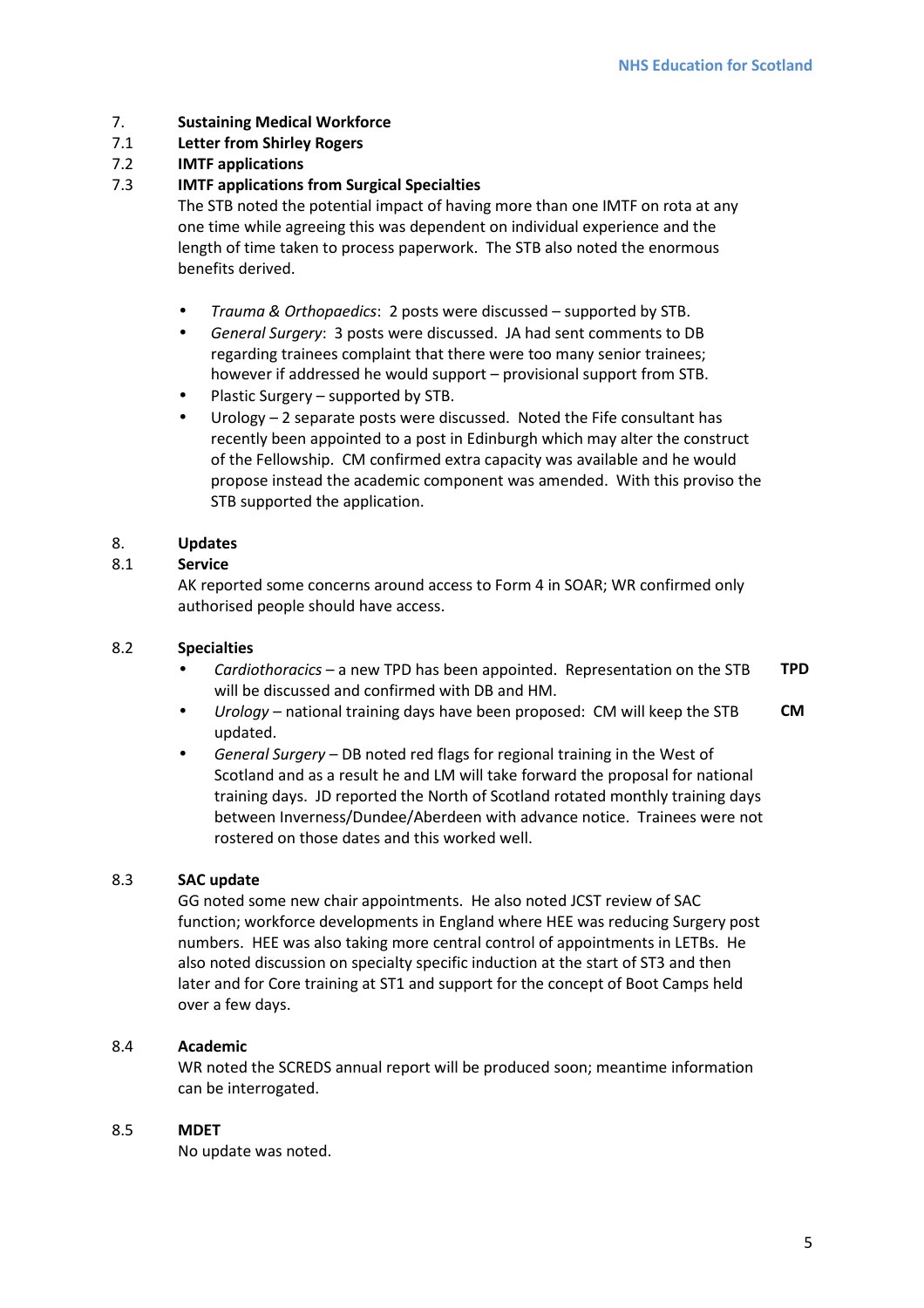### 8.6 **Colleges**

JD highlighted: appointment of new Officer Bearers for which new portfolios were being worked on. He also noted log book and ISCP issue – a meeting was held this week where it was decided the log book should be revisited and this will be discussed at the Joint Colleges meeting next week. He also reported the development of the Faculty of Peri-operative Care to provide individuals with CPD. The College continued to support the Leadership Fellow programme and one was currently placed in NES; he also noted College involvement in the 7 Day Working Group with Scottish Government.

## 8.7 **Simulation**

The STB was reminded of the stakeholder Simulation workshop arranged for 26 February. This has had poor sign up and a decision was pending on whether or not to run it.

## 8.8 **Trainees**

RT noted the recent lack of teaching sessions – one has been arranged for the end of February – and work on the national programme.

## 8.9 **JCST**

DB noted an interesting presentation given by Ian Curran from GMC. This was a change of approach to 'Promoting Excellence' from 'Tomorrow's Doctors' and a booklet was due to be launched. He also spoke of the need to revise assessment of domains. GG added the outcome of the initiative to provide generic professional capabilities was still awaited and was likely to be in place in 2017. He believed there will be a requirement for fairly major curricular changes to match this and there will be a greater emphasis on a holistic approach. It was also likely these will be summative workplace based assessments with accredited assessors feeding back to JCST.

#### 8.10 **CoPSS**

Information on the COT training day was circulated – training has been set up for 10 people and once delivered its suitability for Surgery will be evaluated. This has been used by GP for many years and the emphasis was on what the patient wanted from a consultation. JD said that while this was a laudable initiative he was concerned about the potential for increased bureaucracy/recording.

#### 8.11 **SCCCSS**

No update was noted.

#### 9. **AOCB**

No other competent business was raised.

#### 10. **Date of next meeting**

The next meeting will take place at 10.30 am on 20 April 2016 in Westport, Edinburgh.

Future meetings will take place on 1 July and 10 October 2016 in 2 Central Quay, 89 Hydepark Street, Glasgow.